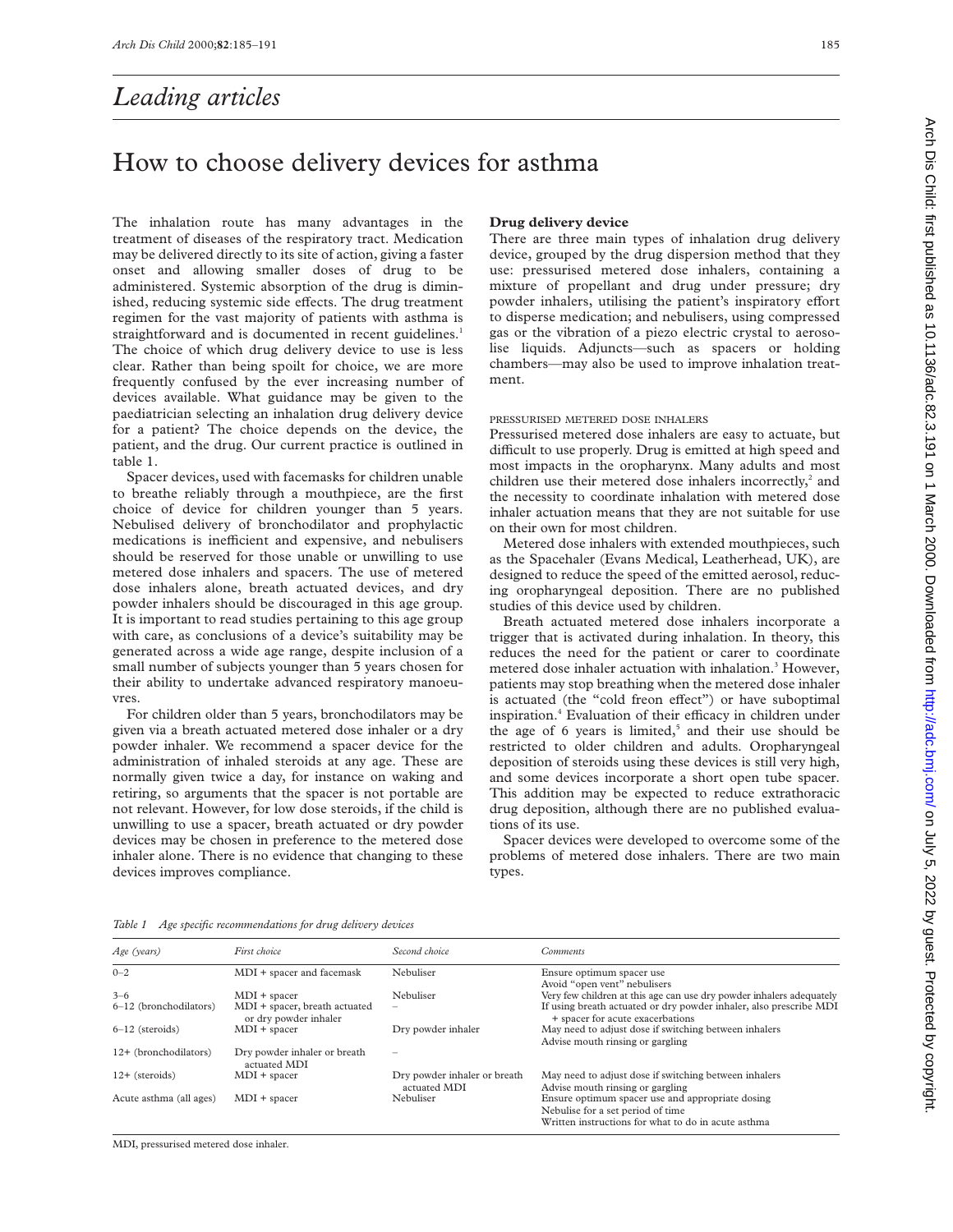Valved holding chambers (for example, Volumatic (GlaxoWellcome, Uxbridge, UK), Nebuhaler (Astra-Zeneca, Kings Langley, UK), Babyhaler (GlaxoWellcome), Aerochamber (Trudell Medical, Ontario, Canada) are what most practitioners refer to as spacer devices. They allow the patient to breathe tidally from a reservoir of drug. Facemasks allow spacers to be used by infants and children too young to use a mouthpiece. However, delivery of drug by a mouthpiece is more efficient, and patients should use this in preference to a facemask as early as possible.

Extension devices may be used with pressurised metered dose inhalers. They provide a "space" between the inhaler and the patient, allowing the aerosol to slow and propellants to evaporate, reducing the size of drug particles from metered dose inhalers, and trapping large particles in the spacer. Examples include the Integra for becloforte, the Optihaler, and ACE spacer. Coordination is still required for optimal drug delivery. Because of this, these devices are not suitable for young children and may be inappropriate for the large number of patients, of any age, who have difficulty in coordinating actuation of a metered dose inhaler and inhalation.

The size of the spacer may also affect the amount of drug available for inhalation, and this will vary with the drug prescribed.<sup>6-8</sup> The clinician should be aware that data about a spacer derived from studies with one drug might not apply to others. Similarly changing from one spacer to another may be unimportant with some drugs, but be critical for others, leading to overtreatment or treatment failure. Output from spacer devices may vary greatly depending on static charge. Drug output from a spacer lined with an antistatic agent may increase by a factor of 3 or more. Static charge of polycarbonate spacers will vary greatly depending on the washing procedure used and the use of the spacer. Although non-electrostatic spacers should overcome this variability they are not currently available in the UK.

#### DRY POWDER INHALERS

Dry powder devices do not have the associated problem of coordination difficulties experienced when a metered dose inhaler is used. However, oropharyngeal deposition of inhaled drug is high, and spacer devices are still advocated for patients requiring higher doses of inhaled steroids. In the UK, the Accuhaler (Discus (GlaxoWellcome)) $9$  and the Turbohaler (AstraZeneca)<sup>10</sup> are the most popular. Comparative studies of these two multidose devices are confusing. The Accuhaler is twice<sup>11</sup> or equally<sup>10</sup> efficient at delivering medication as the Turbohaler. In vitro studies suggest that the Accuhaler is more consistent in the dose delivered at different flow rates, although it has a reduced fine particle mass and emits more large particles than the Turbohaler.<sup>12</sup> Again the number of dry powder inhalers are continuing to increase. The Clickhaler device (Medeva, Leatherhead, UK) is designed to look similar to a metered dose inhaler, even mimicking the press down action of a metered dose inhaler to load a unit dose for inhalation.

#### NEBULISERS

Nebulisers are mentioned only briefly because of their decreasing role in asthma management. Many new designs have been introduced without formal information on the output of drugs such as steroids being available. This is of concern as recent laboratory studies have shown that the amount of budesonide a child is likely to inhale from different devices may vary by up to  $400\%$ .<sup>13</sup> Most of the prescribed medication for nebulisers never reaches the lungs. Of the dose placed in the nebuliser chamber,

perhaps two thirds remains there at the end of nebulisation. Two thirds of the dose released from the nebuliser may be released during expiration and passes into the surrounding air. With many nebulisers, less than 10% of the prescribed dose reaches the lung. The nebuliser does not rely on patient cooperation or coordination to work, although deposition is improved by the use of a mouthpiece rather than a facemask, by holding the facemask close to the patient, $14$  and by the patient breathing quietly, rather than crying or rapid breathing.<sup>15</sup>

The Halo-lite (Medicaid, Pagham UK) is the only nebuliser currently able to release a predetermined dose with accuracy.<sup>16</sup> It monitors the breathing pattern of the patient, generates pulses of aerosol during early inspiration only, and allows titration of the inhaled drug dose. As the patient's breathing pattern is known to affect the delivery of drug from nebulisers, this type of device may prove more efficient and reliable than conventional nebulisers, although no published studies have examined this device when used by children. The inclusion of electronic devices used to monitor compliance, currently used in research trials, would be of great help in monitoring asthma patients who are responding poorly to treatment.

### **Dose variability with age**

The patients' breathing pattern will affect the dose of drug delivered from a nebuliser or spacer device.<sup>15</sup> The amount of drug delivered from a polycarbonate spacer increases with tidal volume, $17$  and more drug may be delivered from small rather than large volume spacers when these are used by infants and young children.<sup>18</sup>

From nebulisers, the inhaled dose increases with age up to the point where inspiratory flow exceeds nebuliser output,<sup>19</sup> and the dose inhaled per kilogram is constant up to 6 months of age, declining after this. Only infants will inspire with a lower flow than that of the nebuliser output, and only then will the dose received be affected by the child's size. The importance of this observation has been highlighted in relation to bronchoprovocation studies in infants and young children.20 Data from Salmon *et al* suggests that up to 1.5% of the dose of nebulised sodium cromoglycate will be deposited in the lungs of children from 6–36 months of age.<sup>21</sup> Assuming approximately  $10\%$ of a nebulised dose is deposited in the lungs of an adult, the dose per kilogram body weight can be calculated. For example, a 70 kg adult will receive  $0.14\%/kg$  ( $10\% \div 70$ ), whereas, using Salmon's data, young children will receive up to 0.15%/kg (1.5% in a 10 kg infant). This suggests that although there may be poor drug deposition in infant lungs, this is compensated for by their small size, so that the final dose reaching the lungs per kilogram body weight may be very similar to that of an adult.

There have been few clinical studies of lung deposition of nebulised aerosols in children. Alderson *et al* found that lung deposition increased with age,<sup>22</sup> whereas others<sup>23 24</sup> have found no relation between age and total lung deposition of nebulised aerosols.

### **Compliance**

The most effective inhaler for any given patient is the one that the patient will use on a regular basis and in an effective manner. Patient compliance with inhaled medication is poor. In studies using electronic timer devices attached to metered dose inhalers, where subjects knew that compliance was being monitored, on only half of the study days was the prescribed medication taken, whether this was self administered by adults or children<sup>25</sup> <sup>26</sup> or where administration was supervised by a parent.<sup>27</sup> Poorly compliant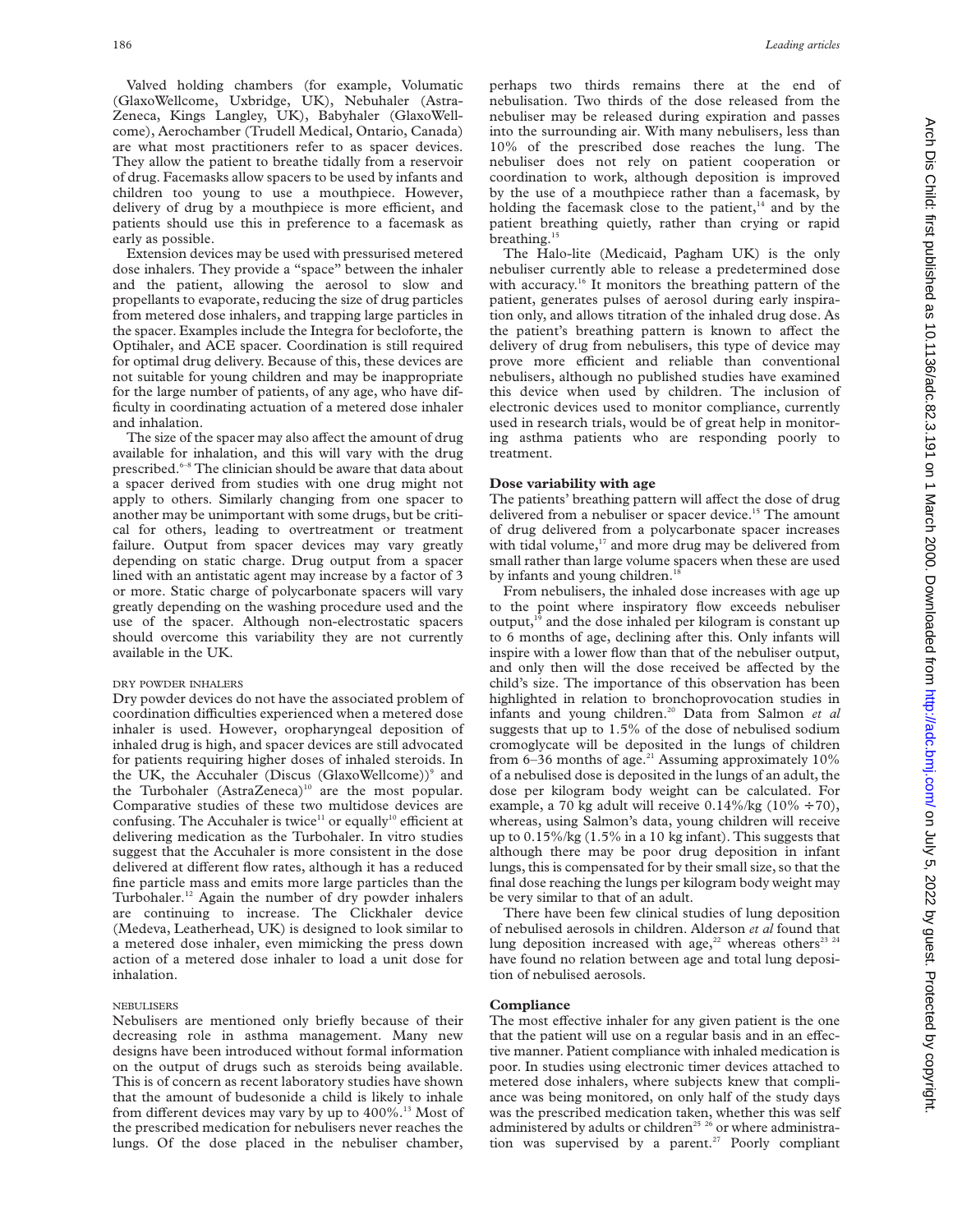patients are at increased risk of exacerbations.<sup>28</sup> Although there is no evidence that compliance is improved by changing to a different inhaler device, small, unobtrusive devices are often marketed on the basis that they are more acceptable to the patient, and will therefore be used more. There is increasing interest in drug delivery devices that can both monitor and prompt patient use.

#### **Conclusions**

Age and drug specific recommendations can be made (table 1), and are a useful starting point. At present clinical management should be based on prescribing a device that the patient will use, and encouraging adherence to prescribed treatment. Clinicians should be aware of the limitations of each type of device, and the optimum methods of use for each. They should then pick one or two of each type of device for use in their practice and become completely familiar with these, using table 1 as a guide. When considering new devices, clinicians should ask how the devices were tested, and whether the tests are appropriate to estimate lung deposition. Whichever device is used the dose of drugs, such as corticosteroids, should be titrated to the lowest dose required to control symptoms.

#### CHRIS O'CALLAGHAN PETER W BARRY

*University of Leicester, and Leicester Royal Infirmary Children's Hospital, Leicester LE2 7LX, UK*

- 1 British Thoracic Society. Guidelines for the management of asthma. *Thorax*
- 1993;**48**(suppl):S1–24. 2 Larsen JS, Hahn M, Ekholm B, Wick KA. Evaluation of conventional pressand-breathe metered-dose inhaler technique in 501 patients. *J Asthma* 1994;**31**:193–9.
- 3 Newman SP, Weisz AW, Talaee N, Clarke SW. Improvement of drug delivery with a breath actuated pressurised aerosol for patients with poor inhaler technique. *Thorax* 1991;**46**:712–16.
- 4 Pedersen S, Frost L, Arnfred T. Errors in inhalation technique and efficiency<br>in inhaler use in asthmatic children. Allergy 1986;41:118–24.<br>5 Ruggins NR, Milner AD, Swarbrick A. An assessment of a new breath actu-
- ated inhaler device in acutely wheezy children. *Arch Dis Child* 1993;**68**:477– 80.
- 6 Barry PW, O'Callaghan C. The optimum size and shape of spacer devices for inhalational therapy. *J Aerosol Med* 1995;**8**:303–5.
- 7 Agertoft L. Pedersen S. Influence of spacer device on drug delivery to young children with asthma. *Arch Dis Child* 1994;**71**:217–19.
- 8 Barry PW, O'Callaghan C. Inhalational drug delivery from seven different spacer devices. *Thorax* 1996;**51**:835–40. 9 Schlaeppi M, Edwards K, Fuller, RW, Sharma, R. Patient perception of the diskus inhaler: a comparison with the turbuhaler inhaler. *Br J Clin Pract*
- 1996;**50**:14–19. 10 Venables TL, Addlestone MB, Smithers  $AI$ , *et al.* A comparison of the efficancy and patient acceptability of once daily budesonide via turbohaler and twice daily distance and proprionate via dischaler at an equal dail
- 400mcg in adult asthmatics. *Br J Clin Res* 1996;7:15–32.<br>11 Williams J, Richards KA. Ease of handling and clinical efficacy of fluticasone propionate Accuhaler/Diskus inhaler compared with the Turbohaler inhaler in paediatric patients. UK Study Group. *Br J Clin Pract* 1997;**51**:147–53.
- 12 Agertoft L. Pedersen S. A randomized, double-blind dose reduction study to
- compare the minimal effective dose of budesonide Turbuhaler and flutica-<br>sone propionate Diskhaler.  $\tilde{\jmath}$  Allergy Clin Immunol 1997;99:773-80.<br>13 O'Callaghan C, Barry PW. Delivering inhaled corticosteroids to patients
- 14 Everard ML, Clark AR, Milner AD. Drug delivery from jet nebulisers. *Arch Dis Child* 1992;**67**:586–91.
- 15 Iles R, Lister P, Edmunds AT. Crying significantly reduces absorption of aerosolised drug in infants. *Arch Dis Child* 1999;**81**:163–5.
- 16 Nikander K. Adaptive aerosol delivery: the principles. *Eur Resp Rev* 1997;**7**: 385–7.
- 17 Bisgaard H. A metal aerosol holding chamber devised for young children with asthma. *Eur Respir* J 1995;8:856-60.<br>18 Everard ML, Clark AR, Milner AD, Drug delivery from holding chambers with attached facemask. Arch Dis
- 
- 19 Collis GG, Cole CH, Le Souef PN. Dilution of nebulised aerosols by air entrainment in children. *Lancet* 1990;**336**:341–3.
- 20 Le Souef PN. Validity of methods used to test airway responsiveness in chil-dren. *Lancet* 1992;**339**:1282–4.
- 21 Salmon B, Wilson NM, Silverman M. How much aerosol reaches the lungs of wheezy infants and toddlers? *Arch Dis Child* 1990;**65**:401–3.
- 22 Alderson PO, Secker-Walker RH, Strominger DB, Markham J, Hill RL. Pulmonary deposition of aerosols in children with cystic fibrosis. *J Pediatr* 1974;**84**:479–84.
- 23 O'Doherty MJ, Thomas SHL, Gibb D, *et al*. Lung deposition of nebulised pentamidine in children. *Thorax*. 1993;**48**:220–6.
- 24 Mukhopadhyay S, Staddon GE, Eastman C, Palmer M, Rhys-Davies E, Carswell F. The quantative distribution of nebulised antibiotic in the lung in cystic fibrosis. *Respir Med* 1994;**88**:203–11.
- 25 Spector SL, Kinsman R, Mawhinney H, *et al*. Compliance of patients with asthma with an experimental aerosolized medication: implications for controlled clinical trials.  $\hat{\jmath}$  Allergy Clin Immunol 1986;77:65-70.<br>26 Coutts JA, Gibson NA, Paton JY. Measuring compliance with inhaled medication
- 
- 27 Gibson NA, Ferguson AE, Aitchison TC, Paton JY. Compliance with inhaled asthma medication in preschool children. *Thorax* 1995;**50**:1274–9.
- 28 Milgrom H, Bender B, Ackerson L, Bowry P, Smith B, Rand C. Noncompliance and treatment failure in children with asthma. *J Allergy Clin Immunol* 1996;**98**:1051–7.

# Pectus excavatum: studiously ignored in the United Kingdom?

Pectus excavatum describes a malformation of the anterior chest wall characterised by a hollowing over the sternum and an associated prominence of the costochondral junction. The resulting depression in the chest wall, the opposite situation to pigeon chest (pectus carinatum), is variable in severity, ranging from a mere indentation to an extreme form where the sternum lies within a few centimetres of the vertebral column. The reported incidence is eight per 1000 population, more commonly in boys. It might be anticipated that such a deformity would have significant implications for cardiorespiratory function and pose a cosmetic challenge.

Patients with pectus excavatum have a mild restrictive ventilatory defect,<sup>1</sup> but functional impairment is difficult to demonstrate, appearing at only the extreme limit of exercise tolerance.<sup>2</sup> Despite an increase in the intrathoracic volume postoperatively, there is no substantial associated improvement in pulmonary function.<sup>3</sup>

The North American and [continental] European literature abound with references to various aspects of this condition: the possible benefits of surgical treatment, the complications of such operations, and the psychological burden associated with the condition. Such literature reveals that pectus surgery is commonplace in these societies, with series of many hundreds of cases being reported.

The British literature is strangely silent, contributing fewer than 5% of articles cited in MEDLINE in the past 10 years. Equally, the referral rate to paediatricians and paediatric/thoracic surgeons appears to be very low, although we are currently conducting a survey of paediatricians with a respiratory interest in Wessex and the South West to quantify this.

It is undoubtedly true that, unlike their North American colleagues, British paediatric surgeons see very few children with chest wall deformities and there is an overall impression that patients are simply advised to put up with their deformity.

While obviously disfiguring, even the most trenchant pectus surgeons recognise that correction of the deformity will not usually give significant physiological benefit. The fact that in the face of this North American surgeons are prepared to perform extensive surgery with significant complications implies that they recognise the psychosocial burden<sup>4</sup> of such an obvious abnormality. While formerly, the cynic might have pointed to a fee for case arrangement as a motivating factor, modern risk management would have curtailed such activities—but on the contrary, pectus surgery is flourishing.

The surgery of gynaecomastia in adolescence bears comparison. This condition is known to resolve spontaneously in the vast majority of cases, but the psychosocial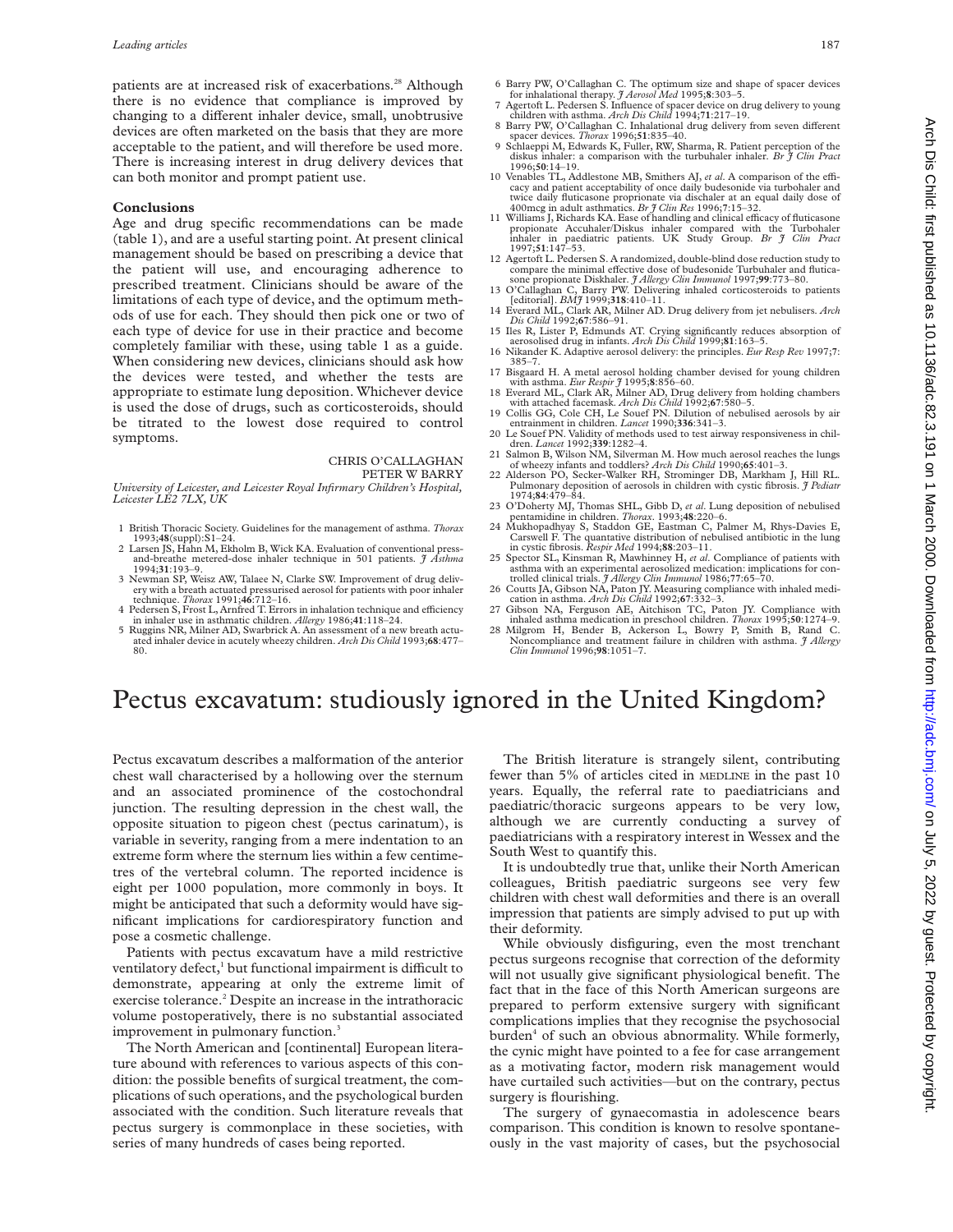burden it places on the child makes subcutaneous mastectomy a recognised necessity in many cases. Pectus, on the other hand will tend to worsen throughout childhood and with the pubertal growth spurt, yet is apparently treated by camouflage rather than correction.

Historically, the enormity of the necessary surgery may have encouraged surgeons to discourage all but the most severely affected from undergoing an operation. The traditional surgical approach involves a submammary transverse incision, followed by elevation of the skin, subcutaneous tissues, and pectoral muscles to give access to the thoracic cage. The defect is usually corrected by resection of costochondral junctions and multiple osteotomies, although some surgeons advocate physical disconnection of the sternum from all of its cartilage joints, and replacement of the sternum back to front.<sup>5</sup>

The refashioned anterior chest wall is then held in place with sutures, struts or rods. All of this occurs through a substantial incision, with significant blood loss and postoperative pain. There have been attempts to minimise the incision and the associated trauma, but this remains major surgery with abundant complications.

At least 15% of patients will get recurrent excavatum, the more immediate complications include the iatrogenic perforation of any feasible local intrathoracic structures during surgery. Later, migration of supporting metal work into adjacent sites is reported, together with the significant problem of an asphyxiating osteodystrophy, particularly if the surgery is too extensive or performed at too early an age.<sup>6</sup>

Therefore, one can sympathise with the reluctance to refer or operate on a child for a "cosmetic" indication. This has led to alternative approaches, such as merely filling the defect with a subcutaneous mould of silicone to abolish the hollow contour.

However, the "beach" societies such as USA and Australia have not been reluctant to operate for this indication—although in the meantime, have searched for an alternative to a major intervention. This has particularly been driven by the fear of asphyxiating osteodystrophy, where the segment of thoracic cage that has been resected fails to grow, and acts as a constricting band in the mid-zone of the developing chest.

It appears that a solution has been found.<sup>7</sup> Through 2.5 cm incisions on each side of the chest wall, a curved steel bar, moulded to the anticipated anterior thoracic contour is passed between the posterior aspect of the sternum and the pericardium, using direct vision from a thoracoscope. Once in place, the bar is rotated to its final position, forcing the concavity of the sternum anteriorly and abolishing the deformity.

As with all procedures there are associated complications of infection and postoperative pain, but these are not significantly different from the conventional surgery. However, the lack of any costochondral resection removes the fear of late osteodystrophy. The procedure is minimally invasive taking less operating time than the conventional technique and leaving insignificant scarring. Furthermore, should the procedure fail to achieve the desired cosmetic result, or the deformity recur at a later date, the option of conventional surgery remains.

It can only be hoped that this advance persuades those caring for patients with pectus excavatum to reconsider the management options. The excuse for persuading a young person that keeping his shirt on at the swimming pool is a better alternative than facing surgery is fading.

#### ROBERT WHEELER

*Consultant Paediatric Surgeon, Wessex Regional Centre for Paediatric Surgery, Southampton General Hospital, Southampton SO16 6YD, UK*

KEITH FOOTE

*Consultant Paediatrician, Royal Hampshire County Hospital Winchester, Hampshire, UK*

- 1 Kowalewski J, Barcikowski S, Brocki M. Cardiorespiratory function before and after operation for pectus excavatum: medium term results. *Eur J Car-diothoracic Surg* 1998;**13**:275–9.
- 2 Quigley PM, Haller JA, Jelus KL, *et al*. Cardiorespiratory function before and after corrective surgery in surgery in pectus excavatum. *J Pediatrics* 1996;**128**:638–43.
- 3 Morshuis W, Folgering H, Barentsz J, *et al*. Pulmonary function before surgery for pectus excavatum and at long term follow-up. *Chest* 1994;**105**: 1646–52.
- 4 Ellis DG. Chest wall deformities in children. *Pediatr Ann* 1989;**18**:161–5. 5 Wada J, Ikeda K, Ishida T, *et al*. Results of 271 funnel chest operations. *Ann Thorac Surg* 1970;**10**:526–32.
- 6 Haller JA, Colombani PM, Humphries CT. Chest wall constriction after too extensive and too early operations for pectus excavatum. *Ann Thorac Surg*
- 1996;**61**:1618–25. 7 Nuss D, Kelly RE, Croitoru DP, *et al*. A 10 year review of a minimally inva-
- sive technique for the correction of pectus excavatum. *J Pediatr Surg* 1998; **33**:545–52.

# *Public health*

# Establishing an interagency equipment fund for children with disabilities

"We were concerned to hear that the provision of equipment for sick children is beset by difficulties. We recommend suitable mechanisms to improve the overall management and coordination of the purchasing, utilisation, maintenance and evaluation of equipment by health, social and education services and the voluntary sector." *House of Commons Health Committee [edited]*<sup>1</sup>

Children with disabilities often need specialised equipment to enable them to make the most out of life. Despite its importance, provision of this equipment is often poorly coordinated with no consistency in what is provided nor how it is funded. In East Norfolk we have developed an interagency group to address this problem. It includes members from the three main agencies (health, social services, and education) encompassing a range of professional expertise in assessing children's equipment needs. It funds equipment that is not routinely provided by one or other of the statutory agencies, and is financed by equal recurring contributions from all three agencies. This article describes how we got there.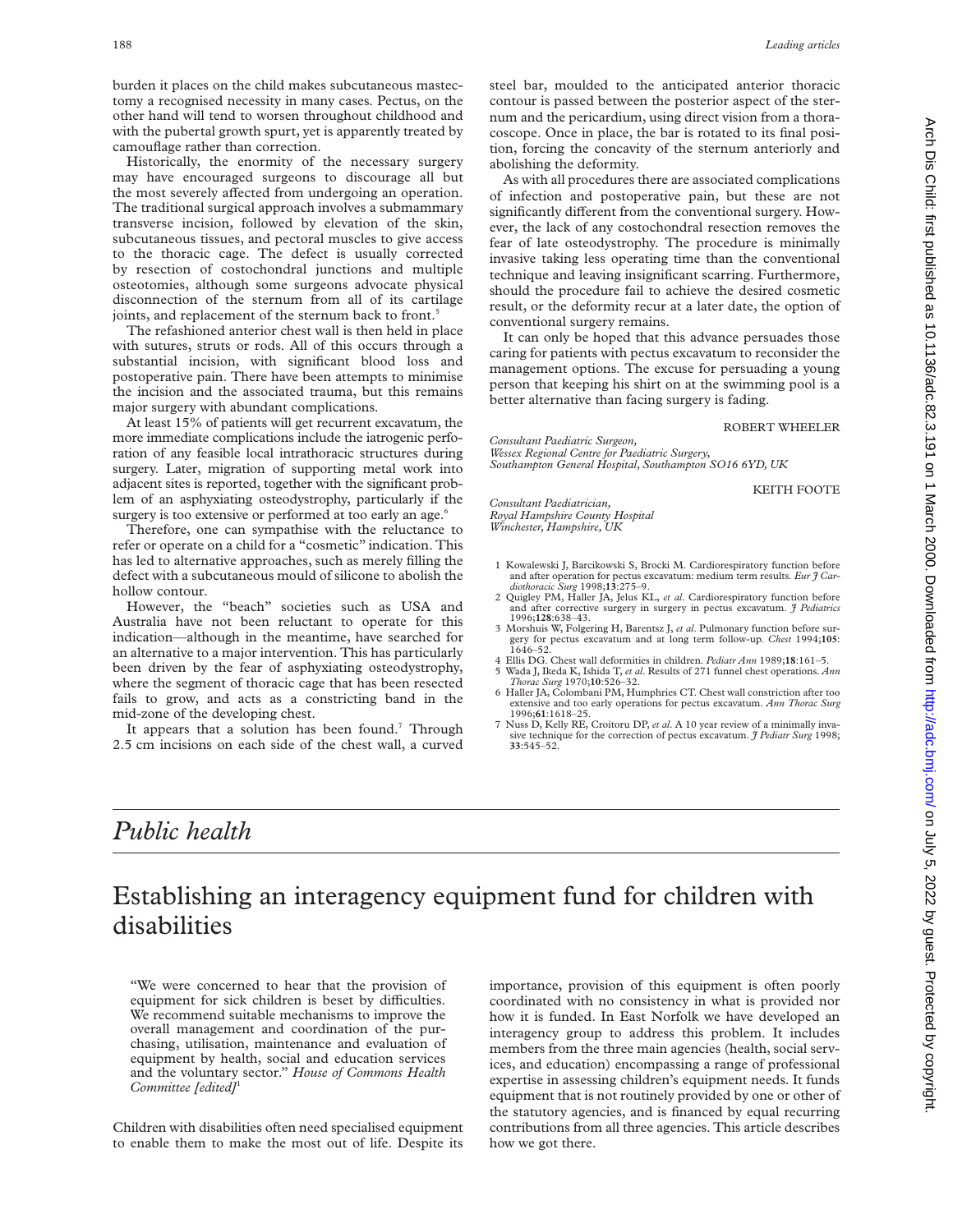It was a public health exercise in that it is based on a health needs assessment, it covers an administratively and geographically defined population, it required multiagency collaboration, and is subject to ongoing monitoring and evaluation. It also depended on those other essential criteria for a successful public health initiative: luck, opportunism, and compromise.

### **Background**

In the past 10 years the complexity of equipment has increased dramatically, with advances in computer technology and in the application of ergonomic and orthotic principles. As a result, the potential benefits to children have increased, as have the costs. Parents have become more assertive, and organisations in the voluntary sector have become more effective in applying pressure on the statutory agencies. There has therefore been a rising demand on therapists, paediatricians, social workers, and educationalists to supply appropriate, high quality equipment for disabled children.

The response from the statutory agencies has been characterised by lack of agreement over common assessment procedures and ambiguous lines of responsibility for funding. Barriers to a coordinated response are:

- $\bullet$  the tight constraints on public sector budgets
- the less than high priority that disabled children have among the agencies
- the devolvement of budgets within all these agencies so that any collective action needs agreement across a large number of units
- the fragmentation of care both between and within the different agencies
- $\bullet$  and the different cultures and professional backgrounds of workers at all levels within the three agencies.

In consequence individual professionals have had to use ingenuity and persistence in seeking funding. This includes having to solicit money from charities, and having to tailor assessments to what they know is likely to be available. Meanwhile, pieces of unused equipment are "lost" in school cupboards and stores because no-one knows who owns what or where it is located. Managers are uncertain about which agency is responsible for what type of equipment—for example, specialised seating could be seen as a health need, a social need, or as an educational need depending on the circumstances. Equipment is, in effect, rationed by procrastination. The whole process has been aptly, if cruelly, summed up by the expression "the tripartite bum" to describe the child at the centre.<sup>2</sup>

Until 1994 this was the situation in the area of Norfolk covered by the former East Norfolk Health Authority (some 80% of the county). Elsewhere in East Anglia there were examples of more successful interagency work. In neighbouring Suffolk a group of senior managers from the three agencies processed requests for equipment, and a communication aids assessment centre was being developed. In the west of Norfolk (a different health authority) a multiagency group of professionals administered an equipment fund and it was their work that acted as the prototype for east Norfolk.

### **Demography and administrative boundaries**

A further barrier to local multiagency arrangements was the overlap of administrative boundaries. The local authority responsible for education and social services covers the whole county of Norfolk (population 775 000). There were two health authorities, one in the west also included part of neighbouring Cambridgeshire. The health authority in the

#### *Table 1 Criteria for funding equipment*

- + A thorough assessment of need must have been undertaken by a member of staff with relevant professional competence from one of the participating agencies. This should include other equipment/strategies tried and the outcome
- + Where appropriate consultation with colleagues in statutory or independent agencies should have taken place
- $\bullet$  In exceptional circumstances, applications may be made for part or matched funding (for example, in conjunction with parents or charity funding), as well as for the full cost of equipment required
- + If children have received insurance or other financial settlements for their disability, therapists should check whether the equipment can be funded from this source
- + Equipment requested should not otherwise be the responsibility of any specific agency to supply. The joint equipment scheme should not be used to compensate for a budgetary deficiency on the part of any agency
- + As a general rule, equipment should assist with more than one function, or be for use in more than one setting
- The intended location of the equipment must be specified
- + When a buggy or other item of equipment is requested as a form of restraint, this should be part of a broader programme of behaviour management, ideally with clinical psychology input
- + New situations arise and practice develops. The joint equipment group is always prepared to consider applications that do not appear to "fit" elsewhere. However, it cannot guarantee to offer a solution

east of Norfolk had a total population of 620 000 of which around 105 000 were aged 0–14 years, with 6600 births per year. This health authority was served by seven National Health Service (NHS) trusts (three acute, two community, one mental health, and one joint) of which four provided services to patients in other health authorities (and counties) as well. To add to the confusion, the boundaries and responsibilities of the health authorities and some of the trusts had changed just prior to this project and have subsequently changed on more than one occasion.

### **Setting up the fund**

In 1994 a  $\frac{1}{4}$ , 10 000 bid to "joint finance" was made to set up an equipment fund. (Joint finance is a scheme administered by health authorities for pump priming multiagency developments.) The extent of unmet equipment needs were unknown and the first year was intended to allow preliminary development work. This included establishing criteria for which equipment would be eligible to be provided, the mechanism for processing applications, and the development of a bid for continued financing of the group.

The following year we made a further bid for three years' funding, again through the joint finance scheme. At this time NHS boundary changes had brought a neighbouring trust within the control of the health authority. After some negotiation between the trusts, the health authority, and the social services and education departments of the local authority, an annual grant of  $\text{\emph{£}}21$  500 was made to set up a scheme covering the whole health authority area.

Membership of the group administering this fund was designed to provide the widest representation with a minimum number. It includes speech therapists, occupational therapists, and physiotherapists, paediatricians, a social worker, and an educational psychologist who provide professional expertise and also represent their agencies. The health professionals have been chosen to include representatives of each of the NHS trusts. It is chaired by a senior social services manager who holds the budget.

The criteria for funding have been continually developed and those currently used are shown in table 1. The general principles are to fund equipment that meets needs in different settings, and which is not the clear responsibility of one of the statutory agencies. Requests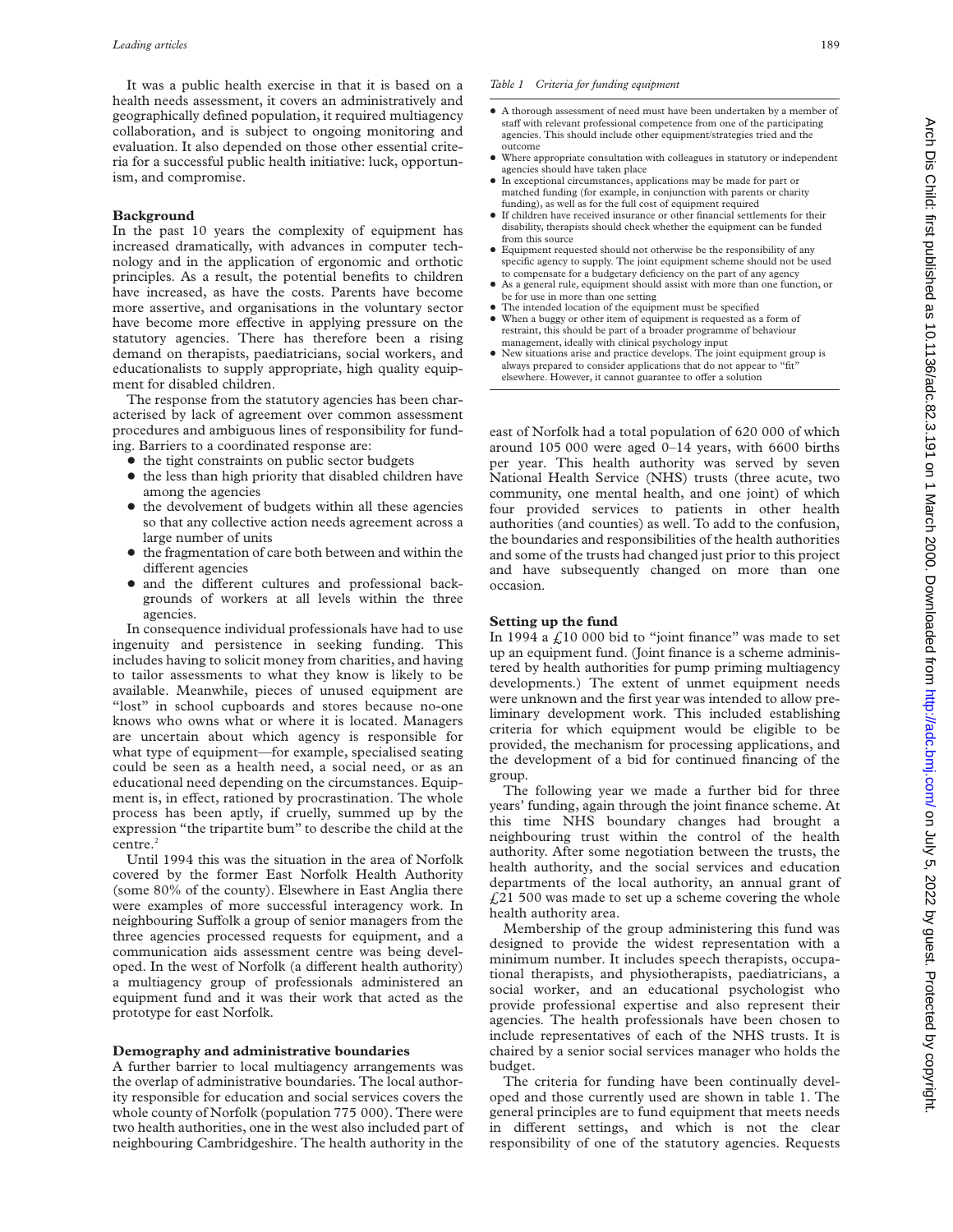for equipment require an assessment from two professionals, ideally from different agencies and one of whom is usually a therapist. The group contains sufficiently wide membership to be able critically to assess these requests. The final decisions have always been on the basis of a multiagency consensus.

The process of coming to this consensus has thrown up some interesting dilemmas. The scheme has not funded equipment such as lycra body suits, orthoses, keyboards for classroom work, or specialised toiletting facilities as these were felt to be the responsibility of single agencies. The group has also relied heavily on therapists' expertise and, where possible, on evidence of effectiveness. Hence, certain types of walking aids and communication aids have not been funded because they were felt to be either clinically inappropriate or ineffective. On the other hand, discussions between the group, parents and voluntary organisations have led to a protocol for the supply of buggies as part of a package for children, such as those with autism, whose behaviour results in severe mobility problems for them and their families.

### **Population needs assessment and evaluation of scheme**

A textbook public health intervention is preceded by a population based needs assessment and followed by an evaluation. In this case, both were subsumed into one exercise. The initial  $\text{\textsterling}21$  500 per year was based on little more than an educated guess of the funding requirements. Better evidence was required of the needs for equipment and the functioning of the scheme to justify recurring funding. Furthermore, much of the necessary information for a needs assessment became available as a result of the operation of the fund. We therefore set up a study to collect and analyse a range of quantitative and qualitative data.<sup>3</sup>

Selected findings from this study included the following.

- + Defining needs is a provisional and arbitrary exercise. From a professional and parental perspective there is always more or better equipment that might be helpful
- Teasing out statutory responsibilities released a lot of worms from various cans! For example, the health authority believed trusts were responsible for providing standing frames yet none of the NHS trusts had a budget for these
- $\bullet$  Based on data from the OPCS (Office of Population Census and Surveys) disability surveys, $45$  information from therapists on equipment needs, and population estimates from the health authority patient register of 140 000 0–19 year olds (that is, 105 000 0–14 year olds), we estimated a total annual equipment budget of  $\text{\textsterling}157\,000$ , of which  $\text{\textsterling}107\,000$ was for physical equipment and  $\text{\emph{L}}50\text{ }000$  was for communication equipment (1997 prices). This total includes equipment already supplied through the statutory agencies and so any extrapolation should take into account existing local funding arrangements.

Data from the five years of the fund's operation show how the money was spent (table 2). The two main items of expenditure have been on specialised seating and communication equipment. The cost of seating is increasing rapidly and commercial practices such as preventing adaptations for one type of seat being fitted to other manufacturer's seats are appearing. Communication aids fell into two main categories. A small number of sophisticated computer based aids were funded after careful assessment and evaluation. However, 80% of the items

| Table 2 Expenditure by the joint equipment group from inception in |  |  |  |
|--------------------------------------------------------------------|--|--|--|
| September 1994 to July 1999                                        |  |  |  |

|                                                                 | Total number of Items of | requests made <sup>*</sup> equipment funded children# expenditure | Number of | Total                  |
|-----------------------------------------------------------------|--------------------------|-------------------------------------------------------------------|-----------|------------------------|
| Seating                                                         | 74                       | 66                                                                | 49        | £39214                 |
| Other physical<br>equipment                                     | 63                       | 33                                                                | 30        | £16021                 |
| "Expensive"<br>communication aids <sup>+</sup><br>"Inexpensive" | 9                        | 8                                                                 | 8         | £52582                 |
| communication aids <sup>+</sup><br>Total                        | 29<br>175                | 28<br>135                                                         | 19<br>84  | $f_{.}5975$<br>£113792 |

\*Requests not granted were often able to be funded from other sources—for example, they were the statutory responsibility of a single agency. There were few inappropriate referrals and few children did not get the appropriate equipment one way or another.

†An arbitrary cut oV between "expensive" and "inexpensive" communication aids has been taken at  $\text{\pounds}1000$ .

‡The discrepancy in the total is due to some children being supplied with more than one type of equipment.

and 10% of the expenditure on communication equipment was on low cost aids and accessories. Other items included sleeping systems, standing frames, and even an electric toothbrush (for a child with a muscle disorder who could not brush her teeth independently).

### **Lessons learned from five years of running the scheme**

The evaluation of the fund's work helped secure recurrent tripartite funding on the basis that the provision of equipment is now more equitable, flexible, and responsive to families and users. However, this was only achieved after delicate negotiations with each of the three agencies in which we had to demonstrate simultaneously the value of the scheme, the prudency of our management, and the opprobrium they would receive from the other two if they did not contribute to continued funding. The evaluation has also enabled us to secure a further  $\text{\emph{£}}60\text{ }000$  over two years exclusively for communication aids, although we will again have to make a case for this to be continued after the grant runs out.

There are still gaps in the provision of equipment for disabled children despite our scheme. Administration of the budget and the supply of equipment are increasingly complex. We are also aware that the continued functioning of the group depends on the commitment of the individual members, none of whom has this specified in their "job description". However, benefits include being able to keep track of equipment and provide an efficient system for recycling unused equipment. We have begun to rationalise systems of maintenance and insurance of expensive equipment. We have also found that requests for equipment that are clearly the responsibility of a single agency can be redirected and processed more rapidly.

### **Implications and conclusions**

Multiagency developments are difficult to implement, despite modest costs. Although money is used more efficiently and probably provides overall savings, the financing of such schemes remains vulnerable to restrictions in any of the participating agencies' budgets, and to other unconnected interagency squabbles over resources. The viability of our scheme has, at times, depended on opportunism and compromise, even though the funding agencies have generally been very supportive. Ultimately, what has persuaded us all of the importance of this scheme has been the responses of parents who have welcomed the removal of bureaucratic hurdles in obtaining equipment for their children.